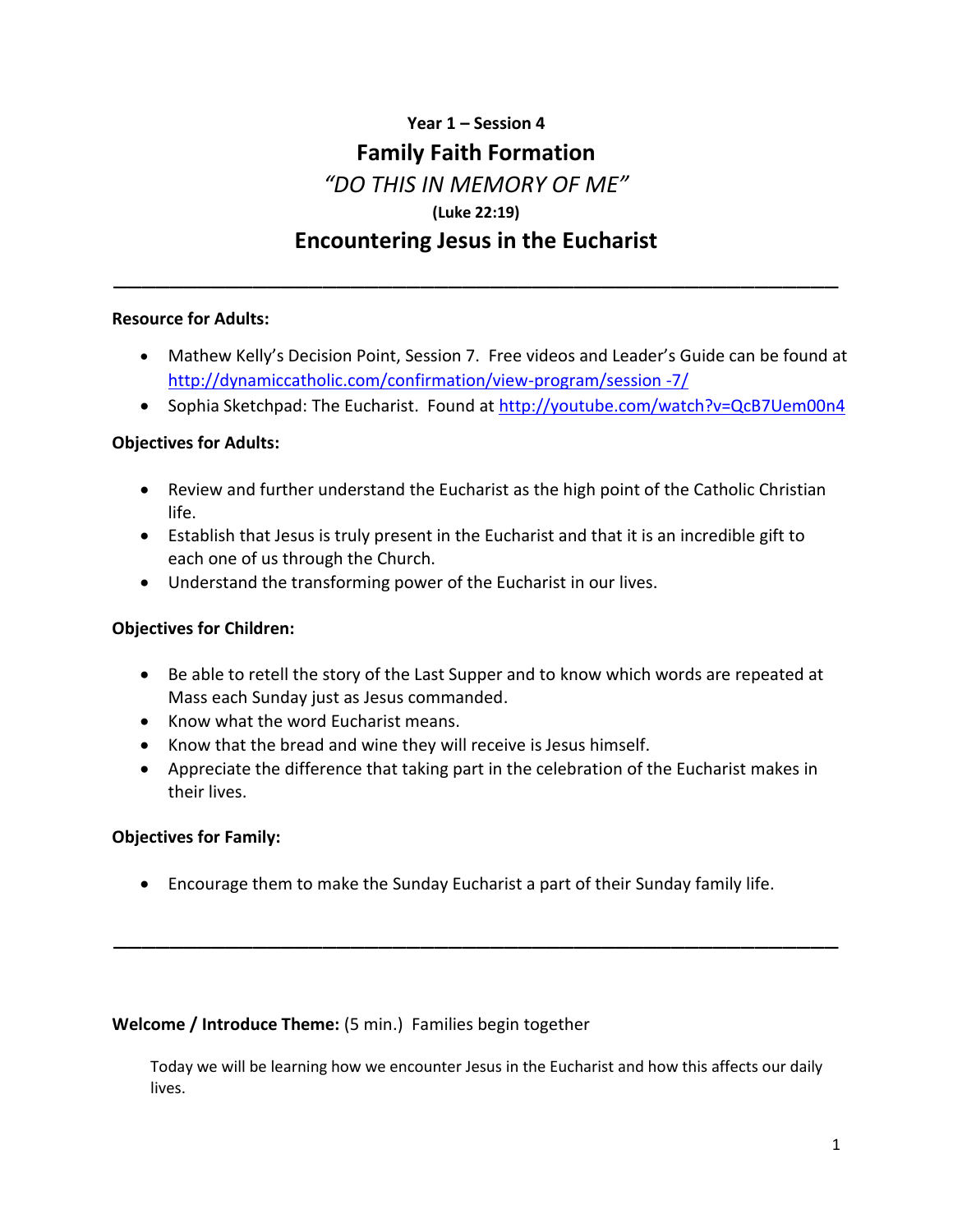## **Opening Prayer** (10 min.)

## **Sign of the Cross**

### **Scripture Reading – Last Supper (Luke 22: 14-20)**

#### **Sharing**

Share with each other one action you have done this week to show your love for one another.

### **Glory Be** …

\*Children are dismissed to their session. (See children's lesson)

#### **Parents/Adult Presentation** (30 – 40 min.)

*Prior to the Gathering, set up 3 different large sheets of butcher block paper at different spots at the front of the gathering space. Write one statement on each of these large sheets:*

*#1 – What is your experience with Eucharist / Mass at this time in your life? #2 – On a scale from 1-10 (10 being of greatest importance) how important is Sunday Mass to you?*

*#3 – What are the questions you may have about the Eucharist / Mass at this time?*

**Begin by having everyone think of these three questions** and on available post-its have them answer the questions and post them.

**Introduce video**: Mathew Kelly's Decision Point, Session 7, Introduction: *The Epidemic*

Discussion Question: What is the one idea in this short film that you found most helpful?

#### **Introduce the Sophia Sketchpad: The Eucharist video:**

Discussion Questions: What things did you learn from this video and what questions may you still have?

**Introduce video:** Mathew Kelly's Decision Point, Session 7.1, *The One Thing*

Discussion Question: Which of Jesus' teachings do you find the most difficult to live?

**In closing**, what did you discover in a new way during our time together?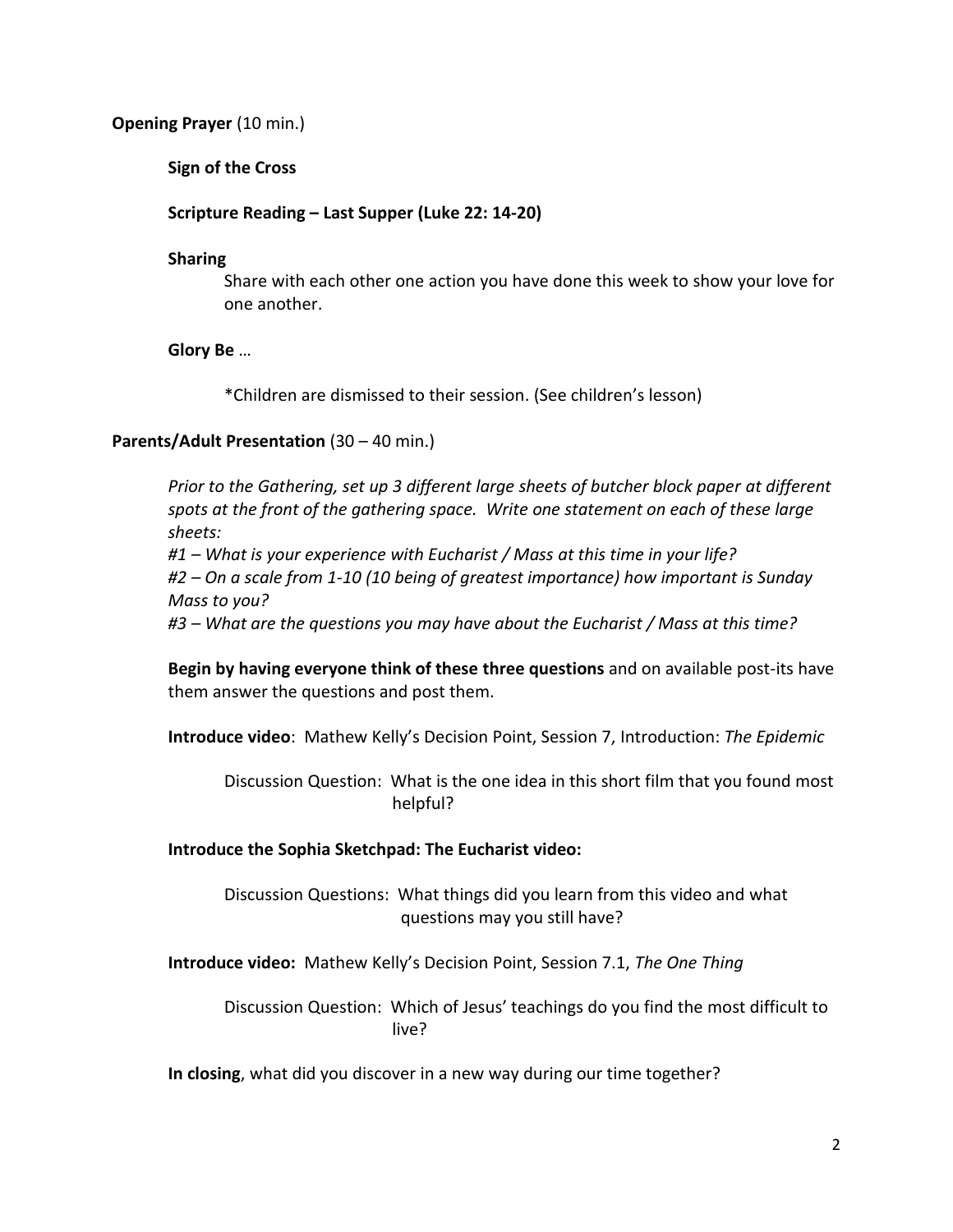# **Children Presentation** (30-40 min.)

Use the Chapter on the Eucharist that is in your Parish Grade One Catechetical Program.

# **Sharing and Action Plan – Children and Parents together** (15-20 min.)

Ask the children to recount to their parents the story of the Last Supper and mention the part of the Last Supper we still do every Sunday at Mass. *(You may want to use a coloring sheet of the Last Supper to help them do this.)*

In light of the session, what are some actions you can take as a family?

Examples: - Choose a Mass to regularly attend on Sat/Sun as a family

- Find online what the Gospel reading will be for the upcoming Sunday and read it together during the week;
- Share a meal with someone who is lonely or sick.

\*Provide an action plan sheet so families to record and take home their plan.

# **Closing Prayer and Ritual** (10-15min.)

*Before the gathering, have on hand small loaves of bread, one per family, with a blessing prayer taped to the bread bag. Place them in a large basket at your prayer space.*

Invite all to gather around the prayer space.

- **Leader:** Loving God, we are thankful for the blessings you have poured out on all of us today. Help us to continue to recognize you in the Eucharist, in us, and around us. We pray this prayer in the name of Jesus, our brother and friend.
- **All: Amen.**
- **Leader:** We will now ask God's blessings on the bread that we will take home to share at our tables.

## *(Let's all raise our hands over loaves of bread in a sign of blessing.)*

**Leader:** Dear Father in heaven, bless this bread. It reminds us of the Bread of Life your Son shared with us. As we share it with each other, may we grow in your love. We ask this through Jesus, your Son, our Lord.

# **All: Amen.**

*(Have the candidates preparing for Confirmation and First Eucharist come*